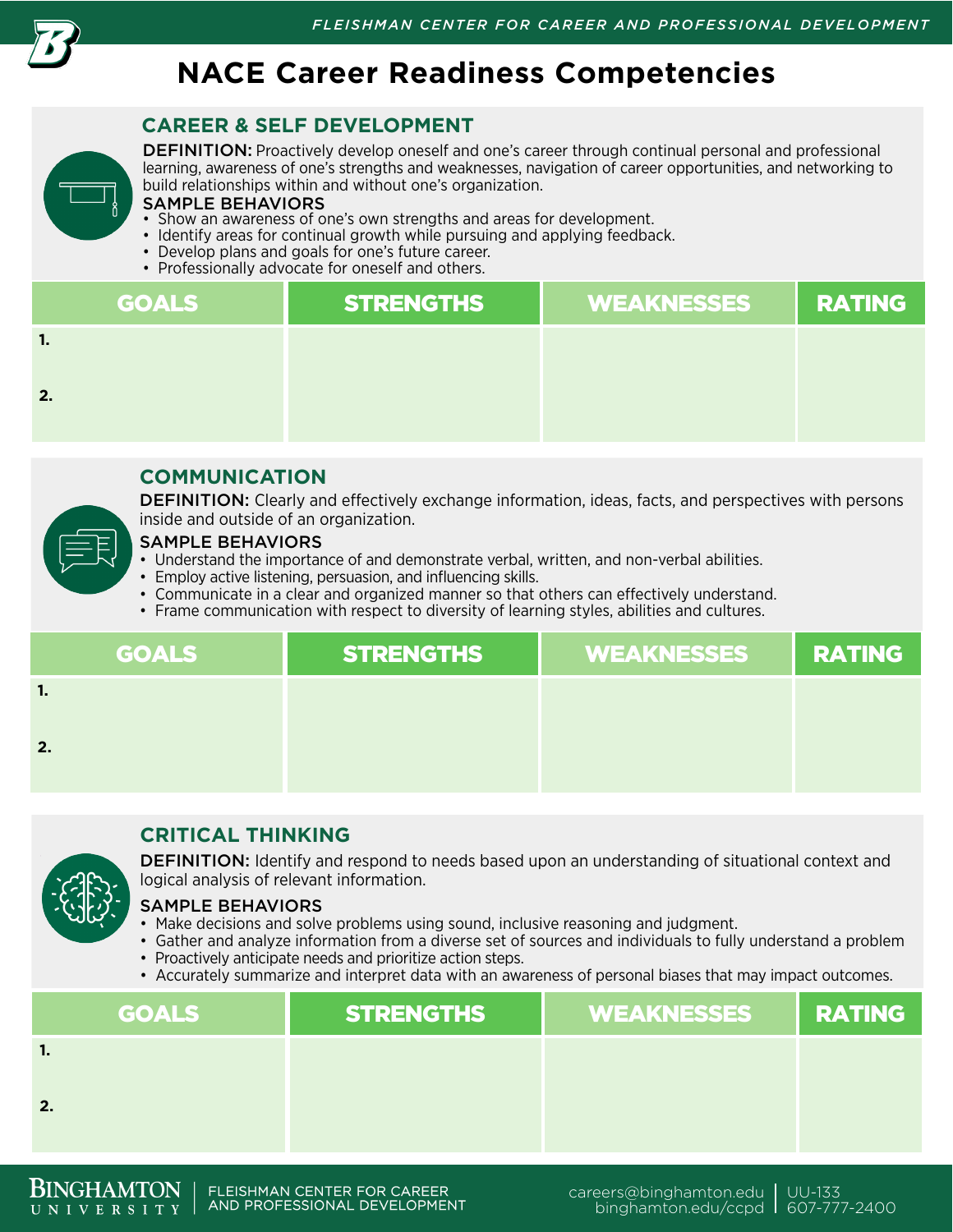

# **NACE Career Readiness Competencies**

## **TECHNOLOGY**



DEFINITION: Understand and leverage technologies ethically to enhance efficiencies, complete tasks, and accomplish goals.

### SAMPLE BEHAVIORS

- Navigate change and be open to learning new technologies.
- Use technology to improve efficiency and productivity of their work.
- Identify appropriate technology for completing specific tasks.
- Manage technology to integrate information to support relevant, effective, and timely decision-making.

| <b>GOALS</b> | <b>STRENGTHS</b> | <b>WEAKNESSES</b> | <b>RATING</b> |
|--------------|------------------|-------------------|---------------|
| п.           |                  |                   |               |
| 2.           |                  |                   |               |
|              |                  |                   |               |

## **LEADERSHIP**



#### SAMPLE BEHAVIORS

- Inspire, persuade, and motivate self and others under a shared vision.
- Seek out and leverage diverse resources and feedback from others to inform direction.
- Use innovative thinking to go beyond traditional methods.
- Motivate and inspire others by encouraging them and by building mutual trust.

| <b>GOALS</b>   | <b>STRENGTHS</b> | WEAKNESSES | <b>RATING</b> |
|----------------|------------------|------------|---------------|
| $\blacksquare$ |                  |            |               |
| 2.             |                  |            |               |
|                |                  |            |               |

## **TEAMWORK**

DEFINITION: Build and maintain collaborative relationships to work effectively toward common goals, while appreciating diverse viewpoints and shared responsibilities.

#### SAMPLE BEHAVIORS

- Build strong, positive working relationships with supervisor and team members/coworkers.
- Effectively manage conflict, interact with and respect diverse personalities, and meet ambiguity with resilience.
- Be accountable for individual and team responsibilities and deliverables.
- Exercise the ability to collaborate, compromise and be agile.

| <b>GOALS</b> | STRENGTHS | <b>WEAKNESSES</b> | <b>RATING</b> |
|--------------|-----------|-------------------|---------------|
| 1.           |           |                   |               |
| 2.           |           |                   |               |
|              |           |                   |               |